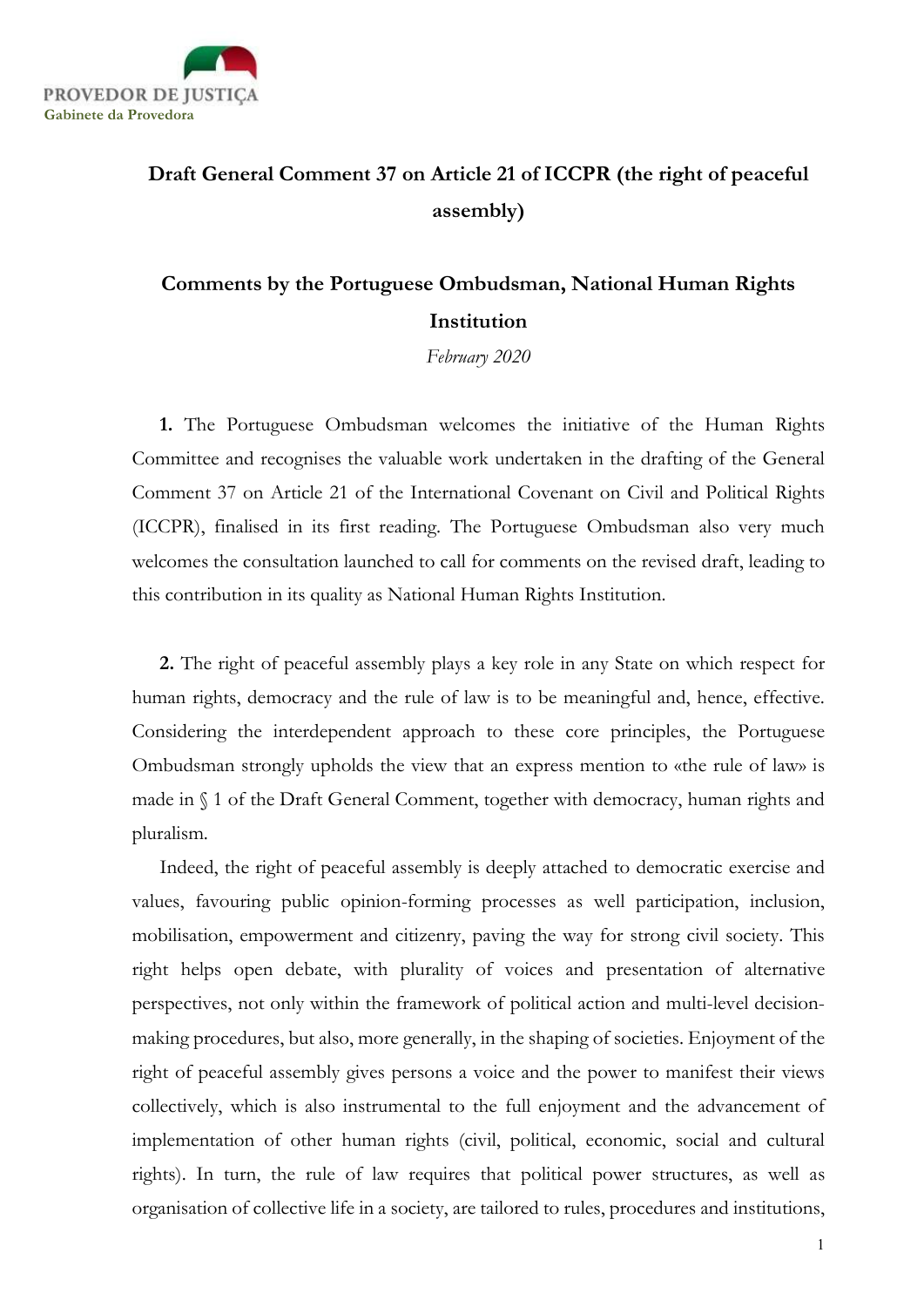

whose substance is founded on the values of respect for human dignity. Therefore, the rule of law is of prime importance for ensuring individual freedom and rights (including the right of peaceful assembly) and offering individuals the protection against arbitrariness and unlawfulness to which they are entitled as well (namely through timely access to judicial remedies in case of threat to or violation of their rights).

3. As a fundamental freedom, the right of peaceful assembly primarily requires States to abstain from interfering with its exercise (obligation to respect). This right is thus immediately applicable and encompasses various freedoms, including: freedom to promote, convene, organise and participate (but also meaning not to be compelled to participate) in a peaceful assembly; freedom to assemble peacefully without the need for prior authorisation; freedom to choose the time, location, purpose and manner of conduct of the assembly.

As a positive right that requires States actions (obligations to protect and fulfil), it is important to highlight both measures needed at domestic level (comprising legal and other appropriate measures) in order to ensure the safe exercise of the right of peaceful assembly (such as traffic regulation and protection against interference by third parties/counterdemonstrators) and procedures aimed at facilitating such exercise by providing for the use of public places and roads for purposes of peaceful gatherings.

The Portuguese Ombudsman notes with satisfaction that the Draft General Comment further elaborates on this conceptualisation, with significance for the affirmation of States' obligation in respect of the right concerned and as a significant reminder as regards the extent of States' duties in this realm.

4. The Portuguese Ombudsman also emphasises that the right of peaceful assembly constitutes a right of collective action (or, to put it better, «an individual right that is exercised collectively», as stated in § 4 of the Draft General Comment) that can be exercised private or publicly, both situations receiving protection under Article 21 of ICCPR. By other words and in order to help building the basis for consensus on the wording of  $\%$  4 and 13 of the Draft General Comment, the right to peacefully assemble does not necessarily encompass exercise in a public context. However, this latter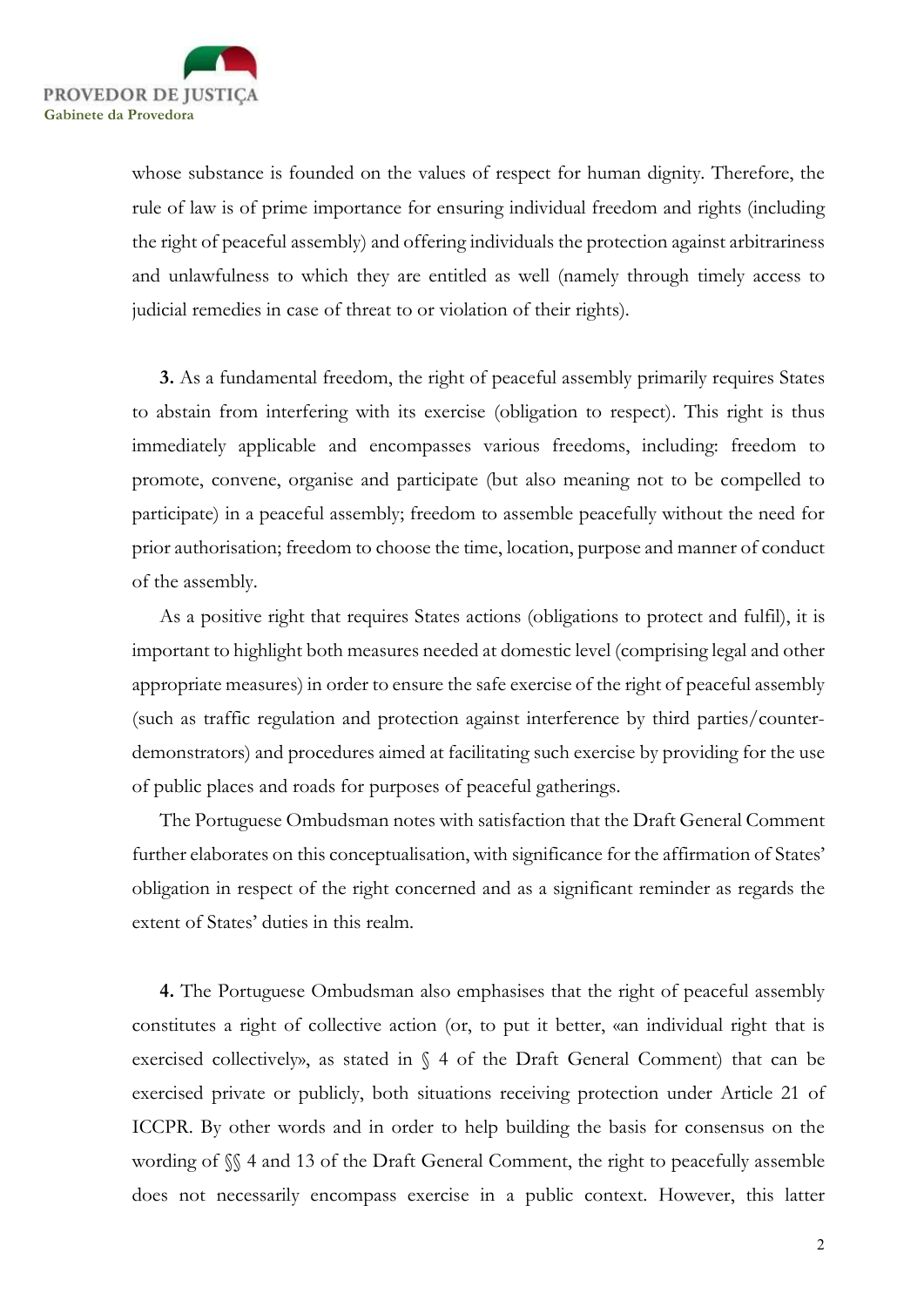

dimension must not be narrowly interpreted - public gatherings shall encompass both those that areheld in public places or in places open to the public.

5. Some procedural aspects only apply to public events. In this sense, prior official notification by the organisers of a peaceful assembly can be justified where the gathering is intended to be held in the public space, taking into account the possibility for States to fulfil their positive obligations – i.e., notification systems are «permissible to the extent necessary to assist the authorities in facilitating the smooth conduct of peaceful assemblies and protecting the rights of others», as stated in § 80 of the Draft General Comment. In this context, the Portuguese Ombudsman also acknowledges the significance of the distinction the Draft General Comment makes between notification and authorisation regimes.

6. Restrictions to the exercise of the right of peaceful assembly require demanding justification. Arbitrary restrictions or bans to this right weaken collective organisation of people and social movements, damaging active and participatory citizenship (such in political, professional, religious, economic, social, cultural or environmental fields). Consideration of the approach of the authorities to peaceful assemblies, so as to assess whether State conduct leads to unduly restricting or even silencing the assembly, must not be confined solely to the site of the gathering and also encompass the moments situated up and downstream, as chilling effect measures may be present before and may remain present after the event. The Draft General Comment makes an important contribution in this direction, as it can be seen, for example, in  $\S$  37.

In this connection, the Portuguese Ombudsman considers that the issue of sanctioning procedures against organisers and or participants demands special attention, so has to make clear that a person cannot be subject to a sanction for the sole reason of convening or participating in a peaceful assembly within the scope of protection under Article 21 of ICCPR. Accordingly, the imposition of any sanction (administrative, disciplinary, criminal or civil) to be considered compatible with international human rights law must be provided for by law and be proportionate, requiring fair proceedings as well.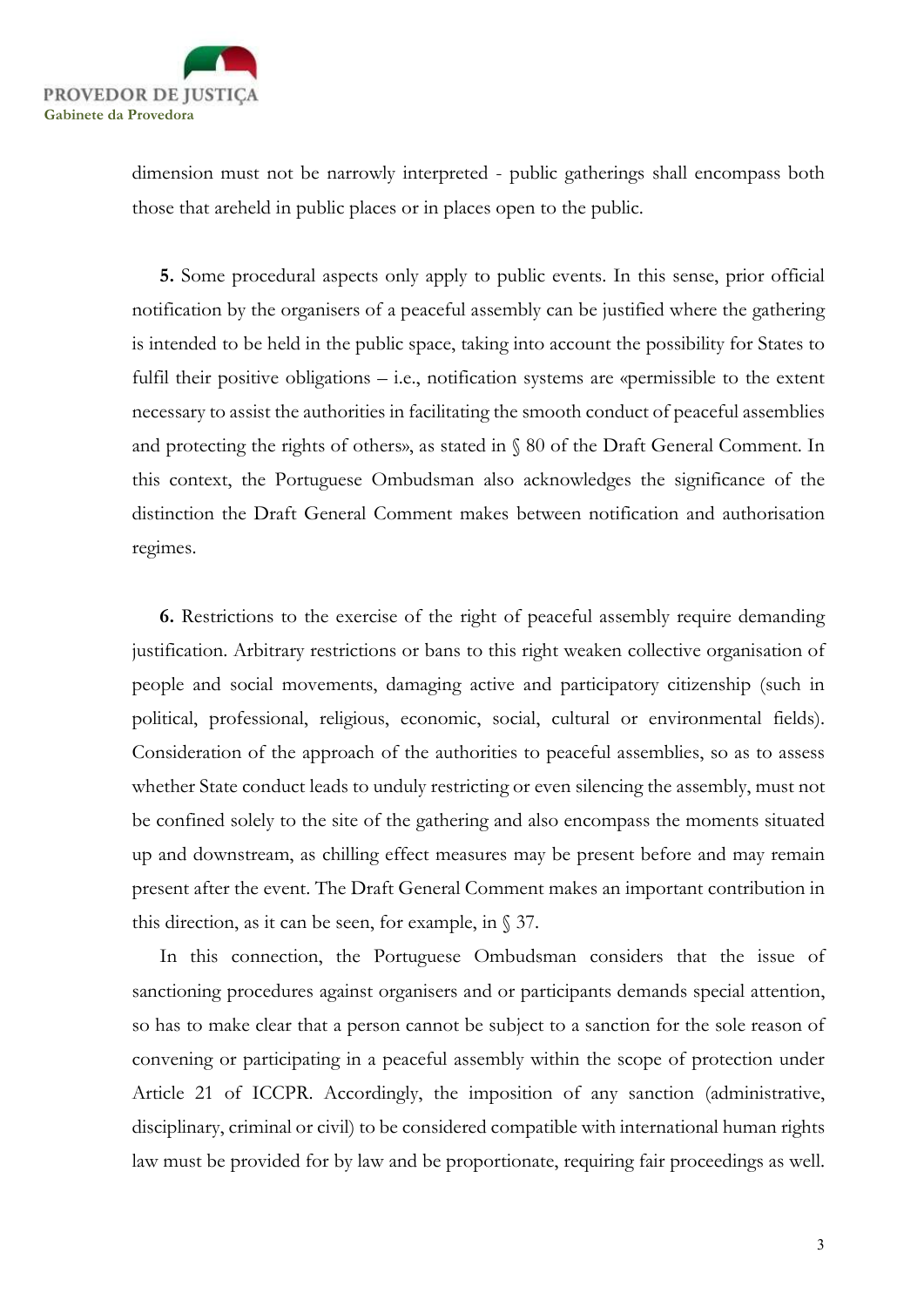

Cases, where sanctions for infringements involve arrest, detention or imprisonment, demand exceptional requirements, being subject to particular scrutiny.

7. The Portuguese Ombudsman takes this opportunity to recall the critical detrimental effect on societies where unjustified restrictions are particularly targeted at political parties, in view of their role in a representative and pluralistic democracy, anchored in the sovereignty of the people. The Draft General Comment rightly highlights this aspect. Moreover, as the Draft General Comment also points out, particular attention must be given to vulnerable groups as no discriminatory treatment is acceptable in the exercise of the right concerned.

8. Whilst on the subject of restrictions, States' conduct within the framework of states of emergency and/or situations requiring increased security measures (such those taken in the fight against terrorism) demand strict scrutiny, so as to prevent that, under the pretext of situations of exception, the enjoyment of the right to peaceful assembly is illegitimately curtailed.

Likewise, police conduct in the course of assemblies must be addressed with the greatest attention: police action must remain proportionate to the legitimate aims of preventing disorder and protecting the rights of the others. Within this framework and from a human rights perspective, the Portuguese Ombudsman shares the view that utmost caution must be exercised in relation to matters such as the use of surveillance technologies and both the lethality risk and indiscriminate effect of weaponry used by law enforcement officials within policing of assemblies. Compliance with international human rights law, including respect for freedom of expression and the right to privacy, on the one hand, and the rules on the use of force, on the other hand, must therefore be strictly observed.

9. Lastly, as for the mandate and the activities of the Portuguese Ombudsman, namely in view of its profile as NHRI, this institution does not lose sight of the deep connection of the right to peaceful assembly to active and participatory citizenship.